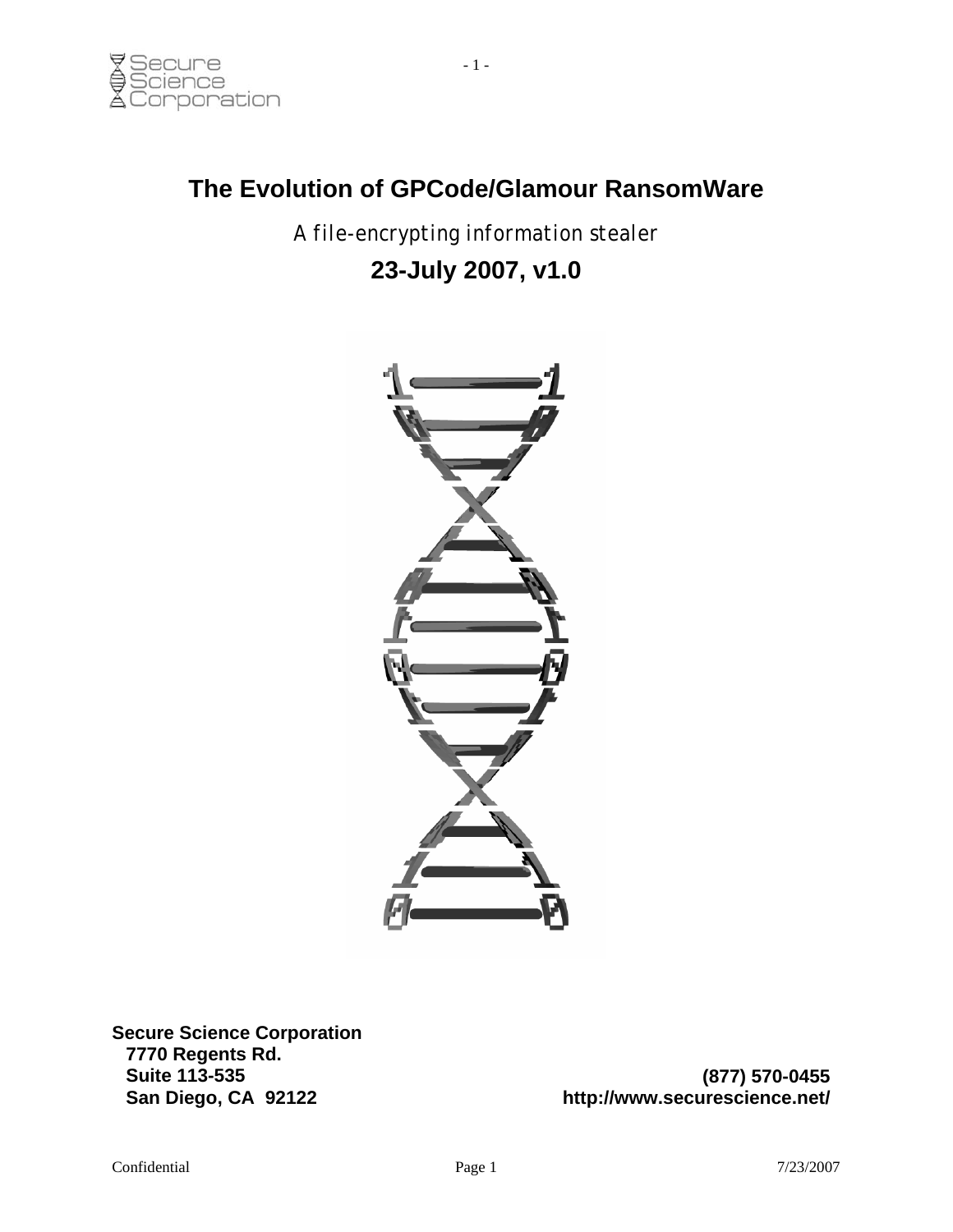

 $-2-$ 

# **Table of Contents**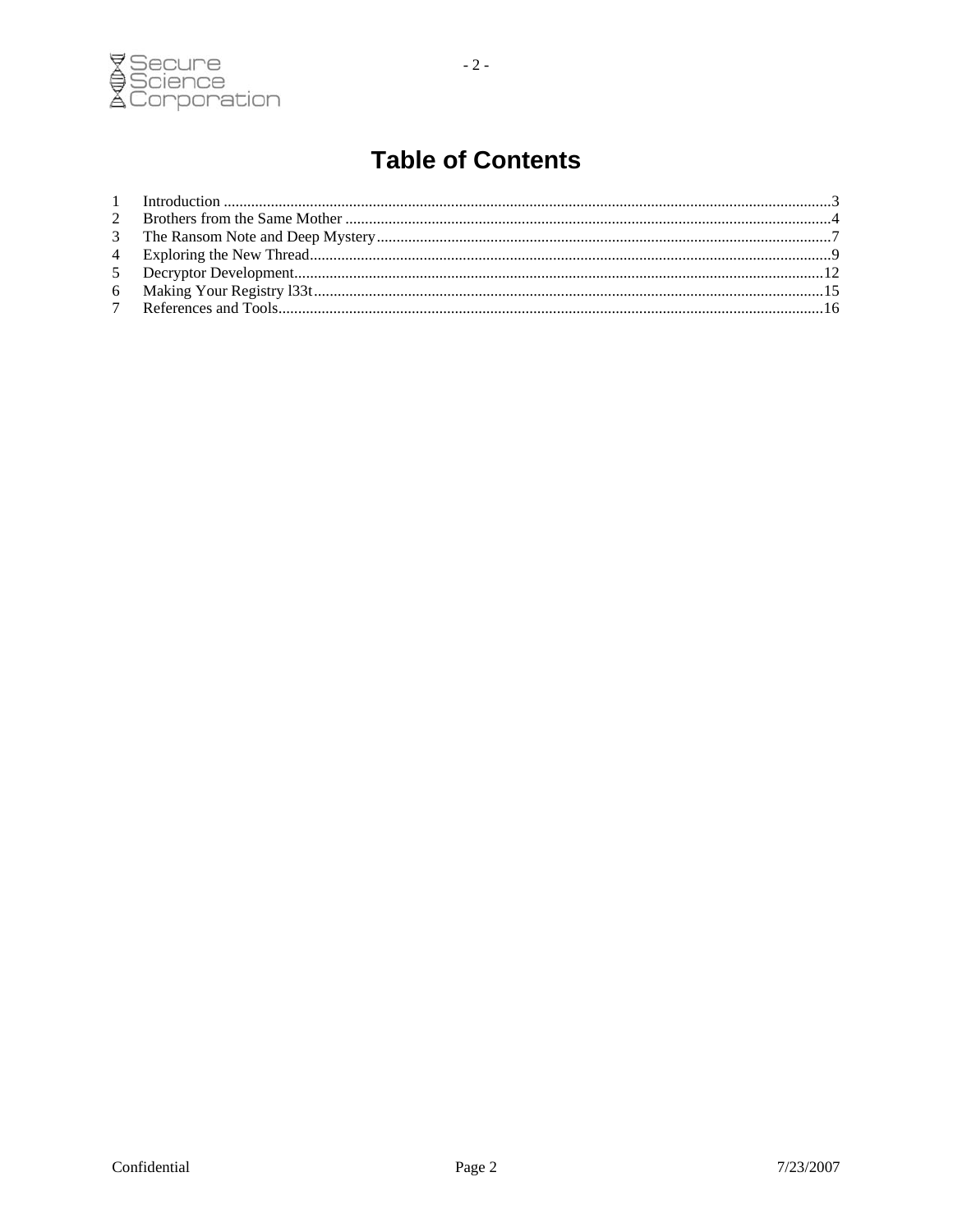<span id="page-2-0"></span>

This report contains a description of the more obscure, previously undocumented traits belonging to the GPCode/Glamour trojan. The code is a modified version of the Prg/Ntos family which was detailed in depth during our [Encrypted Malware Analysis](http://securescience.net/securescienceblog/malwarecasestudy.html) in November 2006. While a majority of the functionality has not changed since then, this recent variant is distinctive enough to warrant additional research. In particular, the trojan is now equipped with the ability to encrypt a victim's files on disk. The motive for adding this feature is clearly monetary, as the victim is advised that the files will remain encrypted unless \$300 is turned over to the authors, in exchange for a decryption utility.

This trojan also retains the functionality of hooking API functions to steal information from victims, just like the older ones. As an update, in the 8 months since November, we've recovered stolen data from 51 unique drop sites for use with [Intellifound.](http://www.securescience.net/home/solutions/global/intellifound.html) The 14.5 million records found within these files came from over 152,000 unique victims.

In the forthcoming analysis, we will explore the key points of interest regarding this new feature. We will also present how the encryption algorithm was reverse engineered to build our own decryption program, how users can help protect their file systems in the future, and some interesting tid-bits of information that is only revealed through binary disassembly.

Source code for the decrytor is available here: <http://securescience.net/securescienceblog/ransom-waredecrypted.html>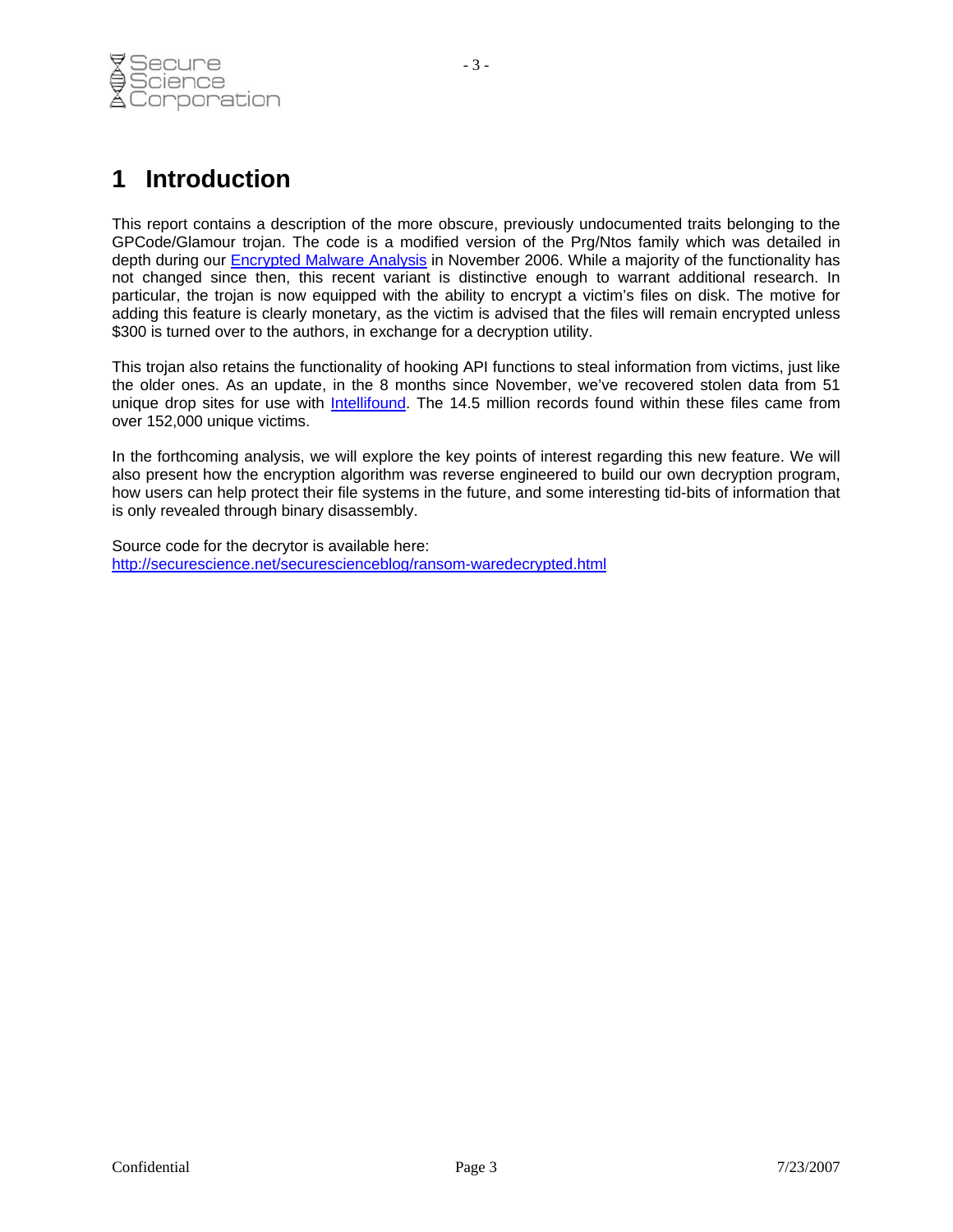#### <span id="page-3-0"></span>**2 Brothers from the Same Mother**

Our first notice of the new trojan was received on July 17, 2007 and was accompanied by a brief description of its behavior. After reading this summary, which documented the trojan's interaction with audio.dll, video.dll, and ntos.exe, we were fairly certain that it was just a new variant of Prg/Ntos. However, it would be trivial for a "copycat" malware author to produce a trojan which behaves in a similar manner. To find out for sure, we engaged a binary diff of the Prg/Ntos trojan disassembled during the [Encrypted Malware Analysis of 2006](http://securescience.net/securescienceblog/malwarecasestudy.html) and the new GPCode/Glamour trojan.

The results indicate that these two trojans, found in the wild nearly 6 months apart, originated from the same source tree. This could mean that the original authors are actively modifying the code themselves, or they sold/traded the source code to another group who is now in charge of the modifications. The table below shows the number of functions added, removed, and unchanged between our two samples:

| Functions that exist only in old |                   |
|----------------------------------|-------------------|
| Functions that exist only in new | 105               |
| Functions that exist in both     | 63 (53 unchanged) |

This shows that out of the 168 functions in the new binary, 63 of them exist in Prg/Ntos. Furthermore, 53 of those 63 are direct matches.

As an example, on the following page we show the function which contains the encoding routine for information stolen out of compromised systems' HTTP request buffers. This is the section of code which enabled us to reverse engineer the algorithm and produce a decoder for victim data recovered from blind drop sites around the world. It is important to note that this function is among the 53 matched ones, because this means our decoder will remain effective for all data encoded by the new trojans.

In the diagrams, the three primary nodes are labeled with numbers 1, 2, and 3. Although the positioning is slightly different across the two trojans, they are functionally equivalent.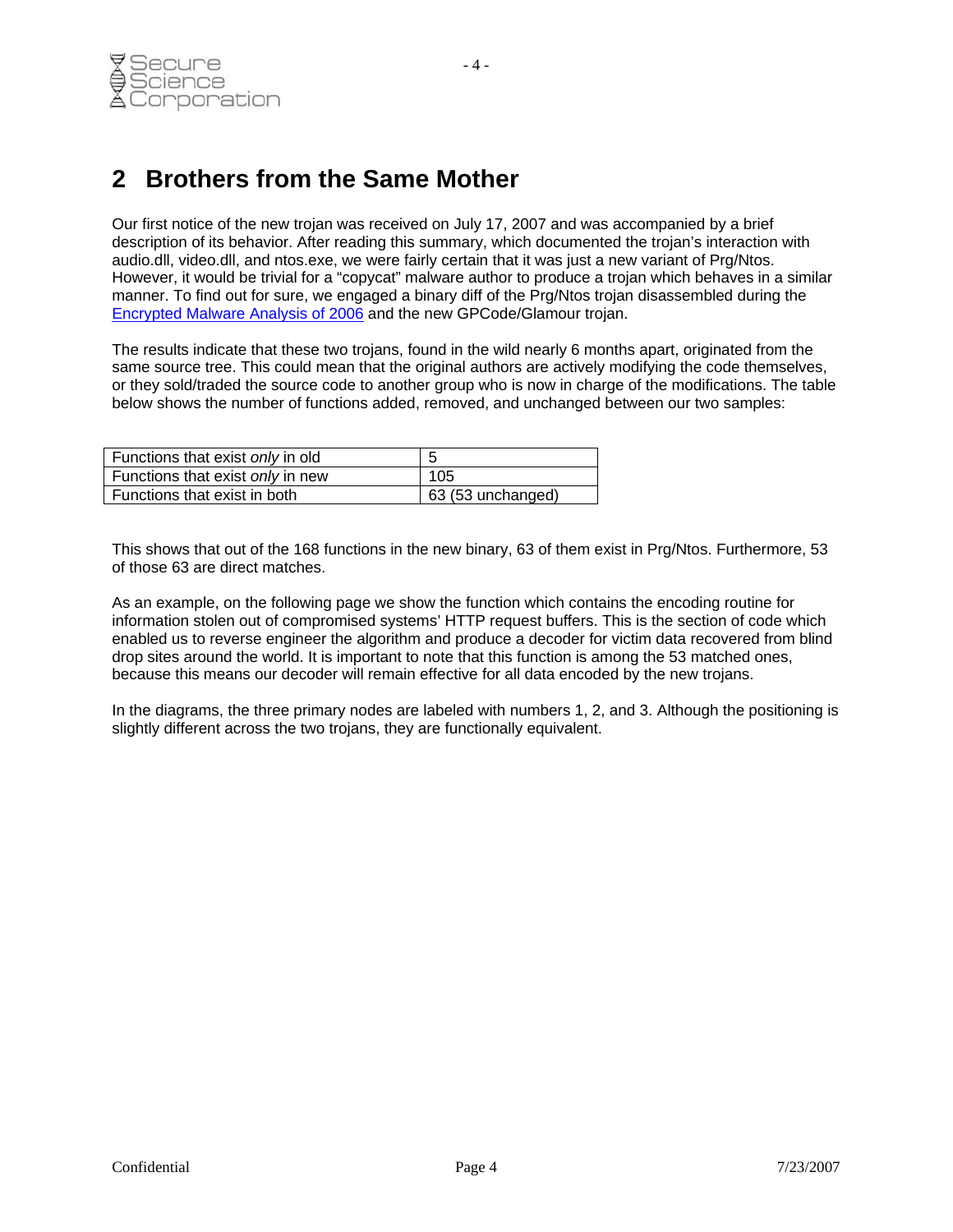

**Figure 1: Appearance of encoding algorithm in November 2006.** 



**Figure 2: Appearance of encoding algorithm in July 2007.** 

Through further analysis of the differences, this time focusing on the new functions, we can conclude that the majority are related to either the file encrypting feature or the socket listener. As far back as November 2006, right after disassembly of the original Prg/Ntos sample, it was apparent that changes were already being made to the code. In the final section of the report labeled "New Malware, New Avenues," we noted that the socket listener had been added to other discovered variants. Therefore, the only bonus feature in this recent sample is the ability to encrypt files.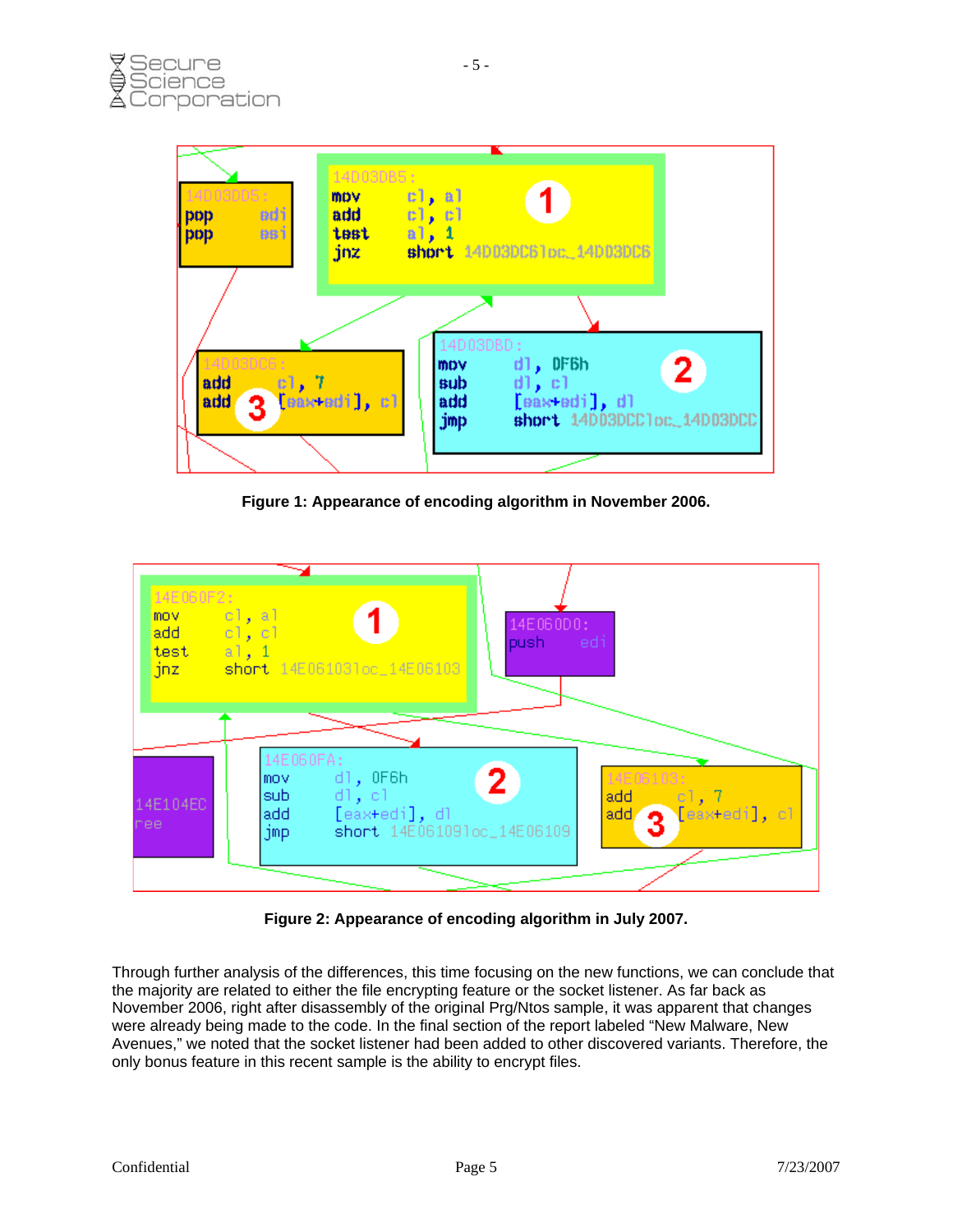

In the screen shot below, we show a brief list of the function addresses and names associated with the new feature. These are not the same names as the original source code; rather we named them according to their observed behavior after analyzing the function's composition.

| <b>Function EA</b> | Nodes | Links | Children | <b>Function Name</b><br>▼ |
|--------------------|-------|-------|----------|---------------------------|
| 14e04c71<br>B      | 6     | 9     | 4        | _check_extension          |
| 14e04aaa<br>B      | 23    | 43    | 18       | _encrypt_file             |
| 14e04ecf<br>B      | 6     | 9     | 4        | _enum_files               |
| 14e04f3b<br>B      | 9     | 14    | 18       | _file_encrypt_thread      |
| B<br>14e0c6ce      |       | 0     | 2        | _formatpipename           |
| 14e0cd07<br>B      |       | n     |          | _getpipe                  |
| 14e04753<br>B      |       | 5     | Ω        | _init_key_buffer          |
| 14e0480b<br>ĸ      | 5     |       | 6        | _install_reg_win32        |
| 14e048a0<br>ĸ      | 9     | 14    | 8        | _install_reg_wincode      |
| B<br>14e059a0      | 10    | 16    | З        | _net_comm                 |
| 14e0566a<br>B      | 6     |       |          | _net_recv                 |
| 14e05637<br>B      | 6     |       |          | _net_send                 |
| 14e05b0e<br>B      | 6     | 9     | 10       | _private_comm_thread      |
| 14e05084<br>B      | 10    | 17    | 12       | _upload_data_thread       |
| 14e0497d<br>B      | 10    | 16    | 12       | _write_readme_txt         |
| 14e04cd2<br>B      |       | 6     | 10       | do_main_file_work         |
| 14e0dfd4<br>B      |       | n     | ۵        | WSAStartup                |
| 14e0dfbc<br>B      |       | П     | Ο        | accept                    |
| 14e0dfc8<br>B      |       | n     |          | bind                      |
| 14e0df9e<br>B      |       | п     | О        | .closesocket_0            |
| 14e0dfaa<br>ĸ      |       |       |          | connect                   |
| 14e0dfb6<br>В      |       | 0     | 0        | gethostbyname             |

**Figure 3: Added functions in the July 2007 sample.**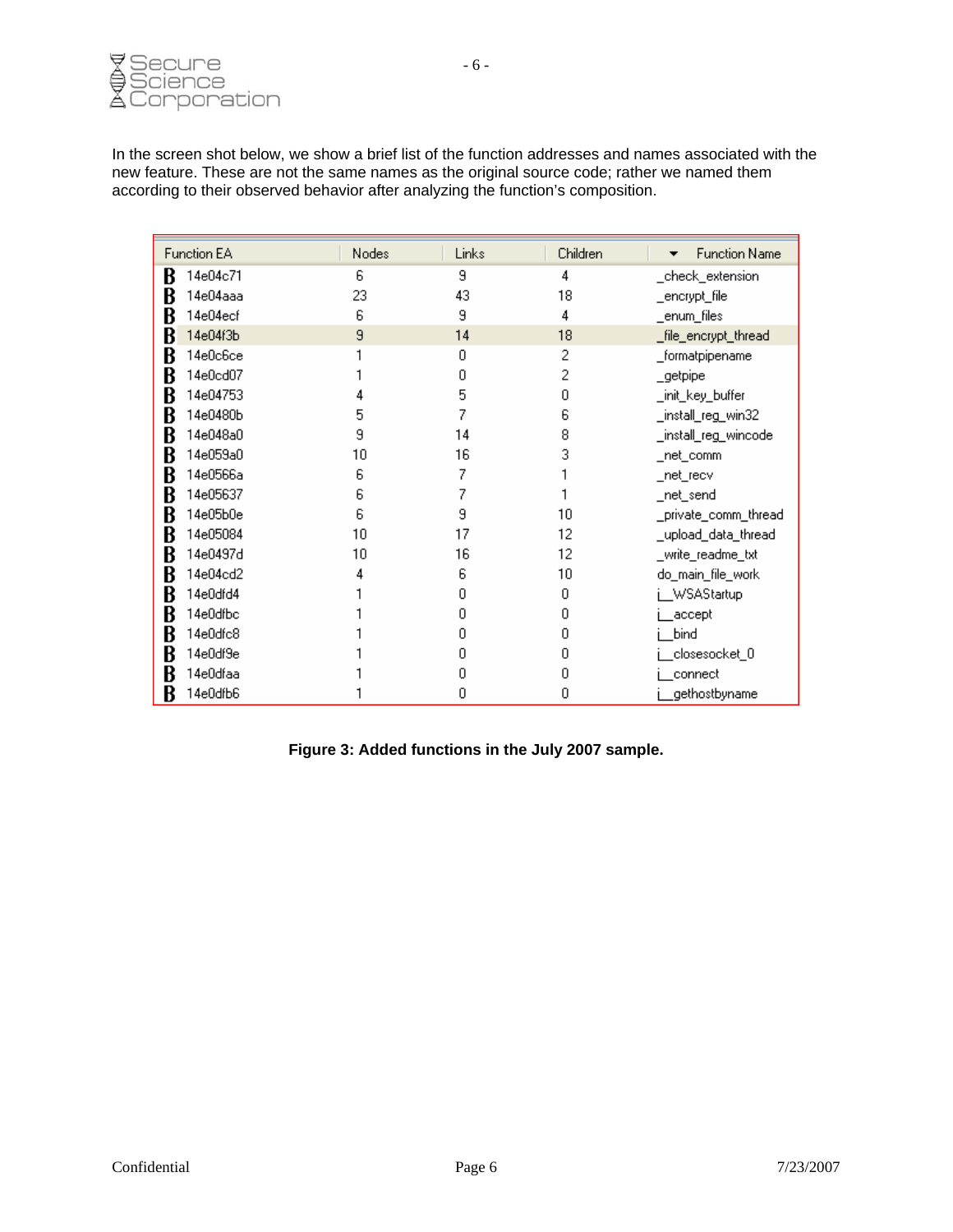#### <span id="page-6-0"></span>**3 The Ransom Note and Deep Mystery**

Through dynamic analysis (executing the trojan) we can determine that a large number of files on the target system's disk are unreadable following the full infection. In each directory on disk, where at least one file was encrypted, the trojan leaves a ransom note named read\_me.txt. The contents of this note explains that a strong, asymmetric algorithm (4096-bit RSA) was used to encrypt the files and that upon receiving \$300 at an email drop box, the authors will provide a decryption program to restore victims' files. The full ransom message is displayed below.



**Figure 4: The read\_me.txt random message.** 

It is unacceptable for innocent users to have to pay a price to restore their files, especially when the price is \$300 and the recipients are the attackers. Therefore, we engaged a reverse engineering project to develop our own decryptor, which will be free of charge to victims, including the relevant source code for educational purposes of other malware researchers.

In the early stages of research, it was quickly apparent that the files were not really encrypted with 4096 bit RSA. The encrypted files are all exactly 7 bytes larger than the originals, they all contain a common header of "GLAMOUR" (that is the extra 7 bytes), and most of them actually contain readable text at the very end. For example, the following images show the beginning and end appearance of an encrypted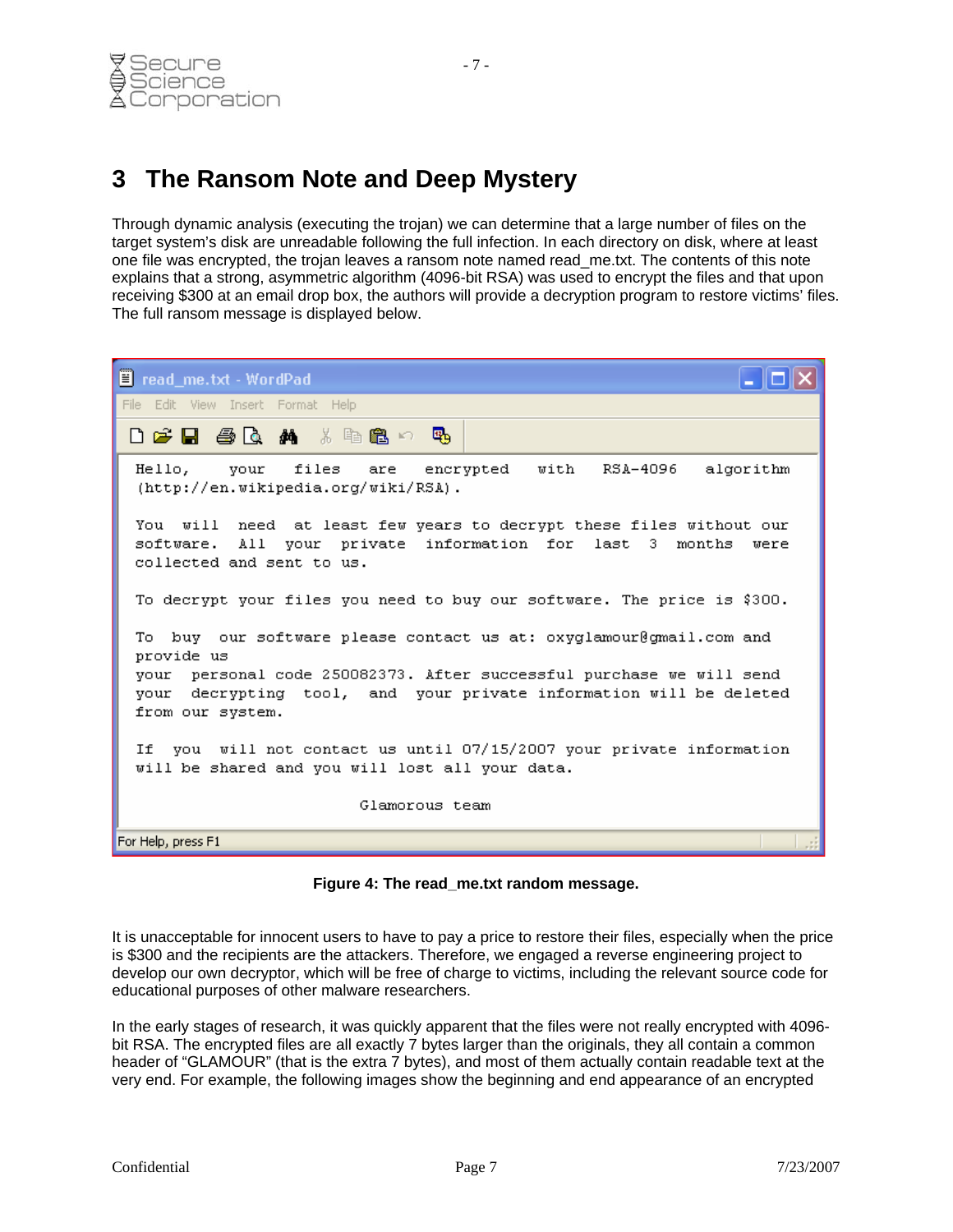

file, viewed with a hex editor. At offsets 0x0 – 0x7, the "GLAMOUR" header is shown. At offsets 0x314 – 0x31B (also 7 bytes), we can see the plain text "/\* path" at the very end.

|  | 00000007 47 40 41 40 4F 55 52 E8 E7 B3 7D EE 3D 02 C0 BF GLAMOUREC <sup>3</sup> }1= A <sub>2</sub>                      |  |
|--|-------------------------------------------------------------------------------------------------------------------------|--|
|  | 00000010 2D CA 0B D6 E7 DD FB 58 ED 54 59 2F 05 BA F2 F8 - 0 0 0 0 1 Y/ 200                                             |  |
|  | 00000020 C1 C5 0A A5 72 66 7E A3 FB E1 00 36 A9 DE 81 73 AÅ ¥rf~£ûá 6©Þ s                                               |  |
|  | 00000030 F7 38 D9 15 C4 52 69 5F 2D BD 65 AA 25 A6 55 FE ÷8Ù ÄRi −½eª%!Ub                                               |  |
|  | 00000040 E7 61 5D BD F7 9D 2B 30 99 84 09 3A CF 54 88 B3 $\frac{1}{2}$ + $\frac{3}{2}$ + $\frac{3}{2}$ = $\frac{17}{2}$ |  |
|  | 00000050 7D CD F8 94 46 48 94 AE AC AA 88 54 3A 99 DA 0A   }Íø∎FH∎©¬ª∎T:∎Ú                                              |  |

**Figure 5: The common "GLAMOUR" header of encrypted files.** 

|  |  |  |  |  |  |  |  | 00000300 C5 A8 DD 2E 5C 1E 2D E0 A6 E1 F4 E5 02 86 8E 4E 8 º V.\-à!áÔã ∎∎N |
|--|--|--|--|--|--|--|--|----------------------------------------------------------------------------|
|  |  |  |  |  |  |  |  | 0000031B 73 57 59 04 2F 2A 20 70 61 74 68 0 0 0 0 5WY 7* path 00           |
|  |  |  |  |  |  |  |  |                                                                            |
|  |  |  |  |  |  |  |  |                                                                            |
|  |  |  |  |  |  |  |  |                                                                            |

**Figure 6: Visible plain-text at the end of many encrypted files.** 

If these files were encrypted with RSA, there would not be such characteristics in the output files. So before we even dive into the binary for clues of the real algorithm, we know it isn't consistent with the authors' claim. This is a bit bewildering, because implementing real 4096-bit RSA is simple and would have made it extremely difficult, if not impossible, to produce a working decryptor without paying \$300.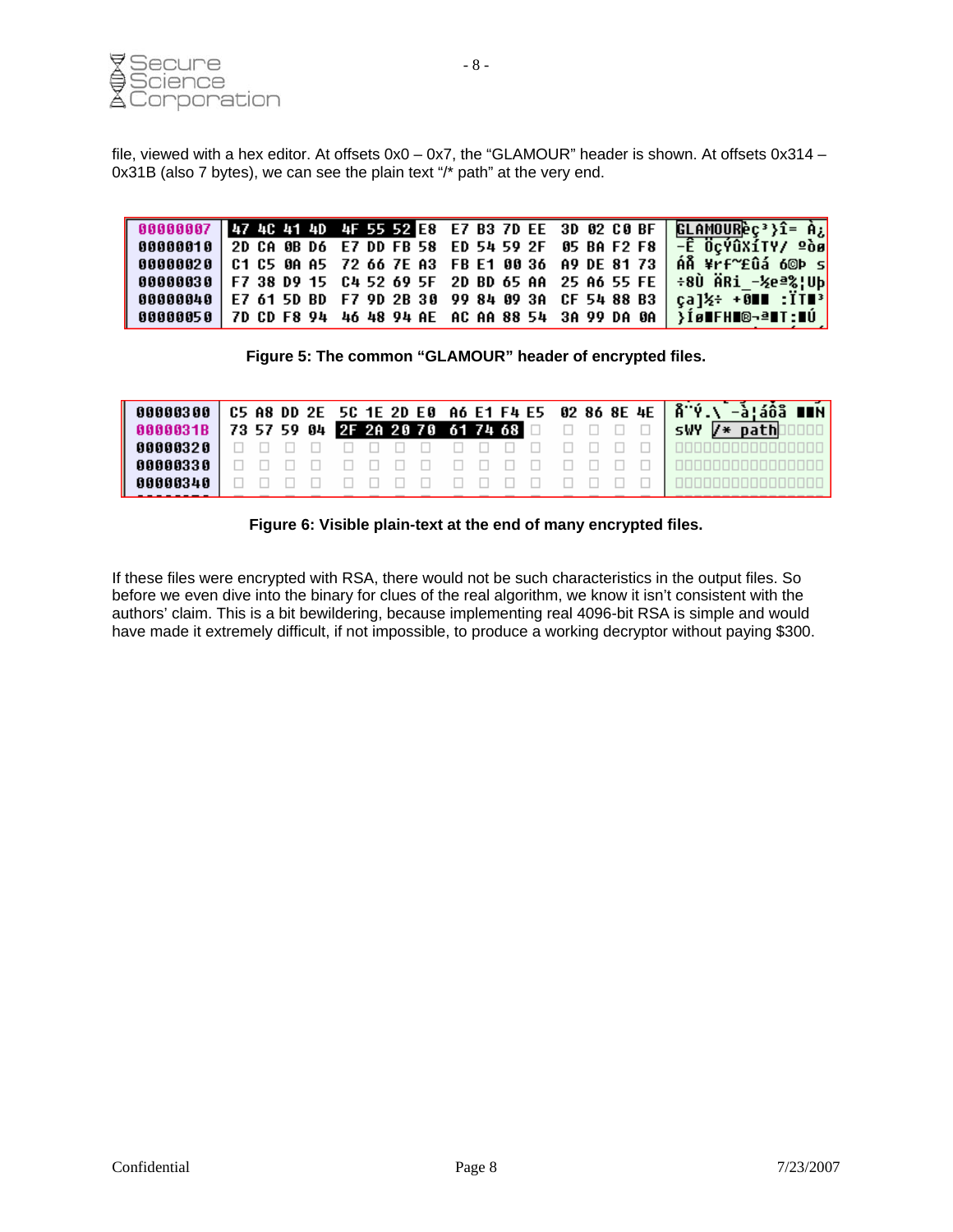## <span id="page-8-0"></span>**4 Exploring the New Thread**

In all variants of this malware, each major feature has its own thread. The file encrypting feature is no exception. Below is a flow chart of the fairly simplistic thread, with key points of interest marked individually. On the following page, we describe each key point in greater detail.



**Figure 7: Labeled WinGraph-view of the new file encryption thread.**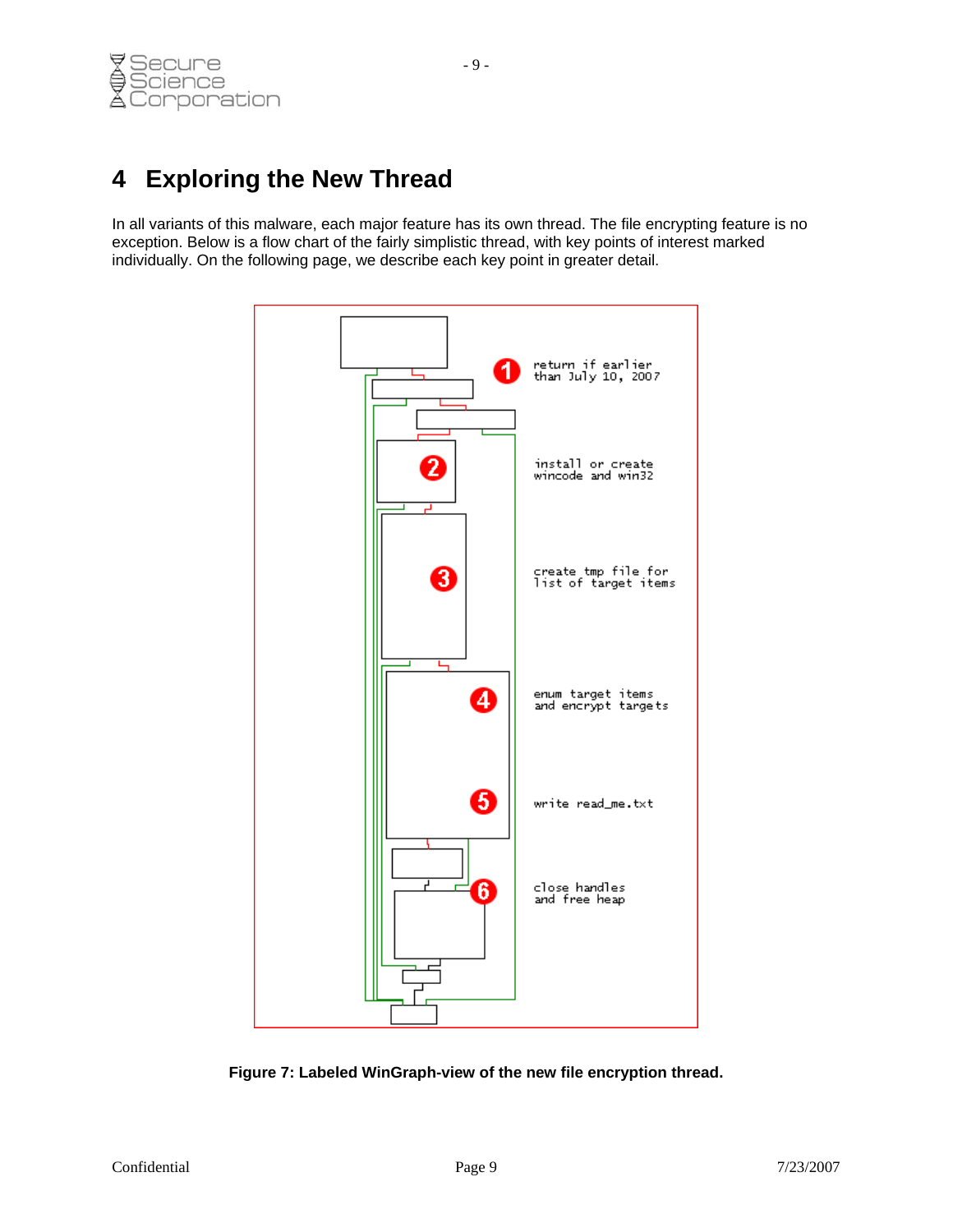

At point 1, after calling GetSystemTime(), the trojan's file encrypting thread returns if the date is earlier than July 10<sup>th</sup>. Based on the fact that we got our hands on a copy of this trojan on July 17<sup>th</sup>, means it wasn't around in the wild too long unnoticed. It also indicates that there is a pattern of development in malware schemes just as there are in any other software vendor's schedules. For example, the compile date of the binary is July  $5<sup>th</sup>$ ; and it is hard-coded to be functional shortly after July 10<sup>th</sup> but not before. This time was also probably taken to do some testing and to secure a reliable method of distribution. We can also note that the payment deadline in read\_me.txt is July 15<sup>th</sup>, so there was a heavily planned event that occurred and flourished rather quickly. The authors expected to get the most scores within the first 5 days of wild time. This is a rather reasonable timeline given that the email drop boxes are hard-coded into the binary (they must know that it would get reported and shut down before too long).



**Figure 8: Time-based decision tree for halting the thread.** 

At point 2, the WinCode and Win32 values are created and added to the registry, or they are retrieved from the registry if they already exist. The WinCode entry is of type DWORD and is generated by mangling the result of GetTickCount() with some proprietary operations. The WinCode is functionally equivalent to a symmetric key and it is required for successful decryption of the files. The Win32 entry is also a DWORD and is generated dynamically, so that it can later be used in a switch() statement to determine which gmail.com drop box it should write in the read\_me.txt file.

```
switch(win32) { 
      case 1: // use glamourpalace@gmail.com
             break; 
      case 2: // use oxyglamour@gmail.com
             break; 
      case 3: // use tristanniglam@gmail.com
             break; 
      case 4: // use kiloglamour@gmail.com
             break; 
      default: // use "" (empty)
             break; 
};
```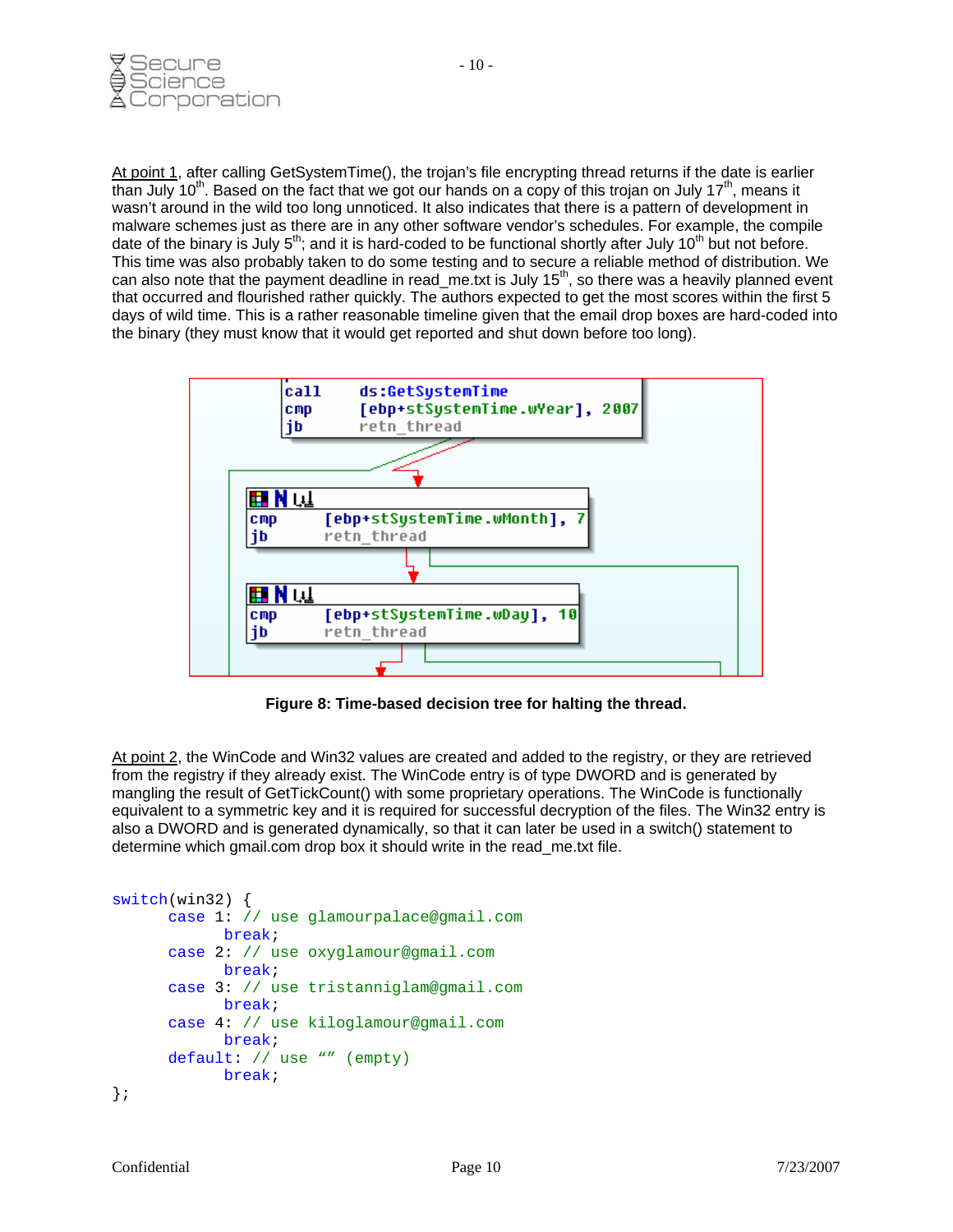

At point 3, the GetTempPathW() and GetTempFileNameW() functions are used and the result is where the thread will temporarily write its list of potential targets. This is essentially a list of files that it plans to encrypt.

At point 4, two sub functions are called to enumerate the list of potential targets and to engage the encryption routine (or back-off if the file is already encrypted). When searching for targets, it uses GetLogicalDrives() to return a list of drive letters such as A, C, and D. Then it calls GetDriveType() for each letter and skips the entry if it is a CDROM or has no root directory. Otherwise, the recursive search continues, for any files on the drive that have extensions types matching any of the 232 extensions that are hard-coded in the binary's seg001 section.

In the second sub function, the list items are sent to the encryption routine. This is described in greater detail in the next section.

At point 5, the read\_me.txt file is written to disk. Its content is comprised of a hard-coded string in the seg000 section; using a %s format specifier for the email address and %d for the WinCode ("personal code"). These are the only two variables in the message.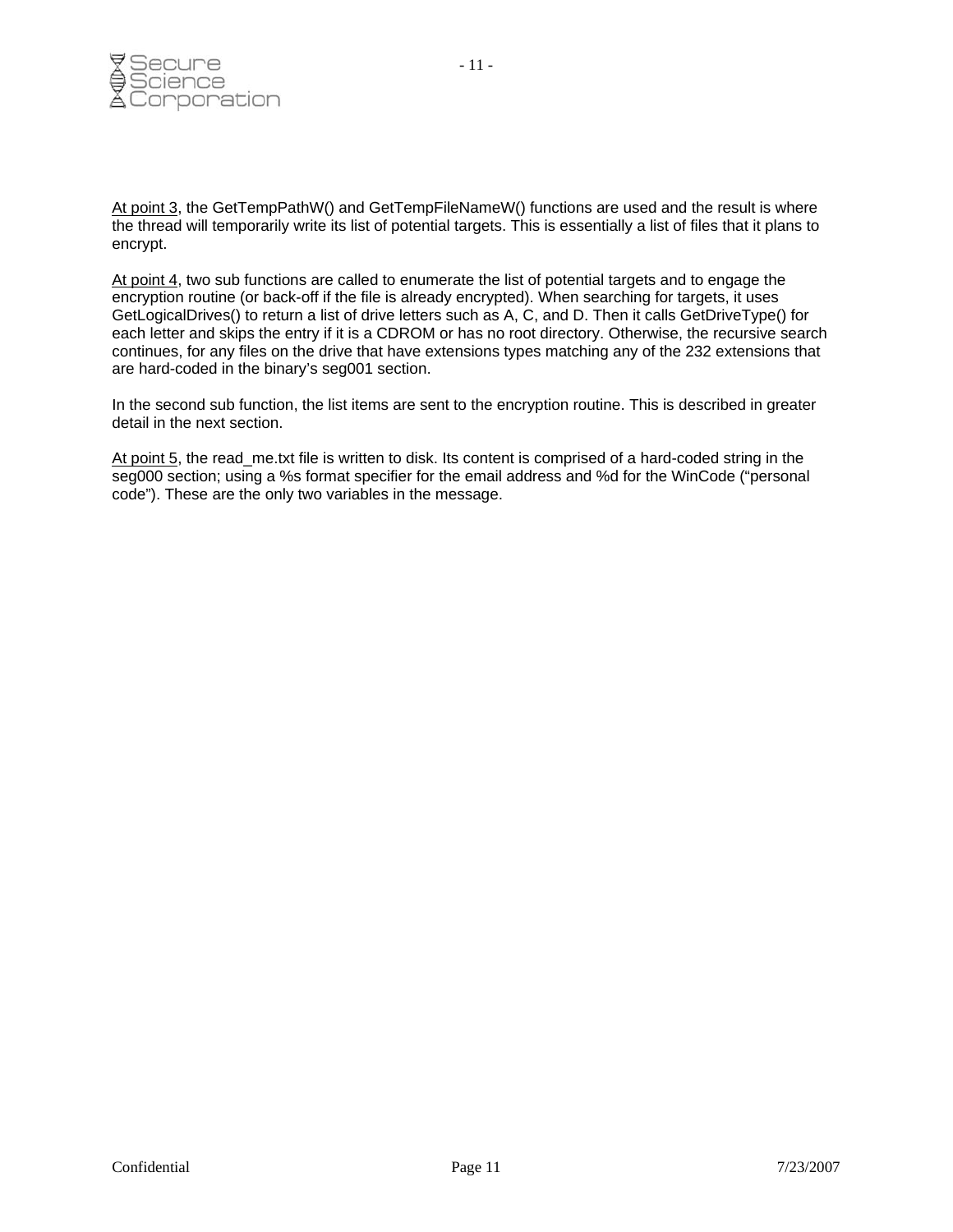<span id="page-11-0"></span>

#### **5 Decryptor Development**

We built our decryptor by reverse engineering the encryption algorithm, as preserved in the disassembly, and then by writing the reverse of the encryptor. The encryptor begins by reading the first 7 bytes of the each target item and checking if it matches "GLAMOUR" (not NULL terminated). This is the universal "I'm already encrypted, leave me alone" sign. The code then enters a loop, processing up to 10 MB worth of data in 64K chunks.

The encryption starts with the initialization of a 256-byte key buffer, using a hard-coded source of entropy. This is done with two for() loops that always fill the buffer according to the following format (even across different infected machines):

```
for(int i=0; i<sizeof(key); i++)
     key[i] = i + 24;for(int i=0; i<sizeof(key); i++)
{ 
      unsigned char a = key[i];
      qa += (a + entropy[i % 24]);
      int b = (int) ga;
      unsigned char c = aia = key[b];key[i] = aikey[b] = qb = ci}
```
After the first for() loop, we'll have a key buffer that looks like this (break points mark the top and bottom of the loop):

| 14E04756<br>33C0<br>XOR EAX,EAX<br>MOV ECX, 14E0FEB8<br>14E04758<br>B9 B8FEE014<br>BE 00010000<br>MOV ESI,100<br>14E0475D<br>MOV DL,AL<br>14E04762<br>8ADØ<br>14E04764<br>ADD DL.18<br>80C2 18<br>INC EAX<br>14E04767<br>40<br>MOV BYTE PTR DS:[ECX],DL<br>8811<br>14E04768<br>41<br>INC ECX<br>14E0476A<br>CMP AX,SI<br>14E0476B<br>66:3BC6<br>JL SHORT 14E04762<br>14E0476E ^<br>70 F2<br>XOR ECX.ECX<br>14E04770<br>33C9<br>14E04772<br>8BC1<br>MOV EAX.ECX |                                                                                                                                                                                                                                                                                                                                                                                                                                                                                                                                                             |                                                                                                                                                                                                                                                                                                                                                                                                                                                                                                                                                                                                                                                                                                                     |                                                                                                                                                                                                                                                                                                                                                                                                                                                                           |  |  |  |  |
|----------------------------------------------------------------------------------------------------------------------------------------------------------------------------------------------------------------------------------------------------------------------------------------------------------------------------------------------------------------------------------------------------------------------------------------------------------------|-------------------------------------------------------------------------------------------------------------------------------------------------------------------------------------------------------------------------------------------------------------------------------------------------------------------------------------------------------------------------------------------------------------------------------------------------------------------------------------------------------------------------------------------------------------|---------------------------------------------------------------------------------------------------------------------------------------------------------------------------------------------------------------------------------------------------------------------------------------------------------------------------------------------------------------------------------------------------------------------------------------------------------------------------------------------------------------------------------------------------------------------------------------------------------------------------------------------------------------------------------------------------------------------|---------------------------------------------------------------------------------------------------------------------------------------------------------------------------------------------------------------------------------------------------------------------------------------------------------------------------------------------------------------------------------------------------------------------------------------------------------------------------|--|--|--|--|
| Address                                                                                                                                                                                                                                                                                                                                                                                                                                                        | Hex dump                                                                                                                                                                                                                                                                                                                                                                                                                                                                                                                                                    |                                                                                                                                                                                                                                                                                                                                                                                                                                                                                                                                                                                                                                                                                                                     | ASCII                                                                                                                                                                                                                                                                                                                                                                                                                                                                     |  |  |  |  |
| 14E0FEB8<br>14EØFEC8<br>4EØFED8<br>14EØFEE8<br>4EØFEF8<br>14E0FF08<br>14E0FF18<br>14E0FF28<br>14E0FF38<br>4E0FF48<br>14E0FF58<br>.4E0FF681<br>14E0FF78<br>4E0FF88<br>14E0FF98<br>14E0FFA8 08 09                                                                                                                                                                                                                                                                | 19<br>181<br>18<br>10<br>18<br>$\frac{20}{30}$<br>28 29<br>2B<br>2A<br>38<br>-39<br>3A<br>38<br>49<br>$^{48}_{58}$<br>4C<br>48<br>4A<br>50<br>59<br>SA.<br>58<br>$^{6B}_{7B}$<br>-69<br>$^{60}_{70}$<br>68.<br>6A.<br>79<br>78<br>7A<br>-89<br>88 88<br>98 98<br>88<br>8C<br>90<br>99<br>98.<br><b>AB</b><br><b>A9</b><br>AC.<br>88<br>AA.<br><b>B9</b><br>BB<br>BC.<br><b>B8</b><br>BA.<br>CB.<br>C9<br>cc<br>C8<br>CA.<br><b>HORS</b><br>D8<br>D9<br>DC<br>DA.<br>EC<br>E9<br>E8<br>EA.<br>FC.<br>F <sub>9</sub><br>FA.<br>F8.<br><b>ØB</b><br>ØC.<br>ØA. | 25 26<br>-24<br>27<br>22.<br>23<br>1E<br>1F<br>10<br>32 33 34 35 36<br>42 43 44 45 46<br>2D 2E 2F<br>3D 3E 3F<br>-371<br>41<br>40<br>471<br>쬹<br>* 2020<br>2020 2020 2020 2020 2020<br>2020 2020 2020 2020 2020<br>2020 2020 2020 2020 2020<br>2020 2020 2020 2020<br>2020 2020 2020<br>4D<br>4F<br><b>571</b><br>SD.<br>5F<br>-671<br>麗朗<br>6D<br>-771<br>7D.<br>871<br>$\frac{1}{20}$ $\frac{1}{25}$<br>SF<br>9F<br>-971<br>.A71<br>AE.<br>AD.<br><b>AF</b><br>82<br>82 83 84 85 85<br>82 83 84 85 86<br>82 83 84 85 86<br>82 84 85 86<br>-87 I<br>BE<br>CE<br>BF<br>BD.<br>-C71<br>CD.<br>CF.<br>D71<br>語<br>中<br>DD.<br>E7<br>ED.<br>F7<br>FD.<br>00<br>-01<br>-071<br>0E 0F 10<br>12 13 14<br>15<br>0D.<br>-11 | 带来玉玉在开幕里,李熙并令又怨人<br>$(1 + 1 - 701234567$<br>89:: <=>?@ABCDEFG<br><b>HIJKLMNOPQRSTUVM</b><br>XYZINJ^_'abodefg<br>hijklmnopgrstuvw<br>Ryz(!)"AÇüeâääâç<br>ēëēïîlÄ <b>A</b> EæÆōöòūū<br><b>ÿŏü¢£¥Rfálóúññ@</b> 2<br><b>乙戸中松崎ま≪×※※譲[日目廿m</b><br>$\overline{11}$ ll $\overline{1}$ <sup>222</sup><br><del>الخير جار البري</del> اج<br><sup>E</sup> Firth<br><b>÷ HLI F</b> ≪BΓπΣσμα<br>ა÷სე≥≤ა⊕ნი∋\$≳ვტ\$<br>$9 - 5020 - 8800 + 40$<br>- 16 - 17  <b>M<i>a</i>0</b> ****!¶S_\$ |  |  |  |  |

**Figure 9: The 256-byte key buffer after initialization with first for() loop.**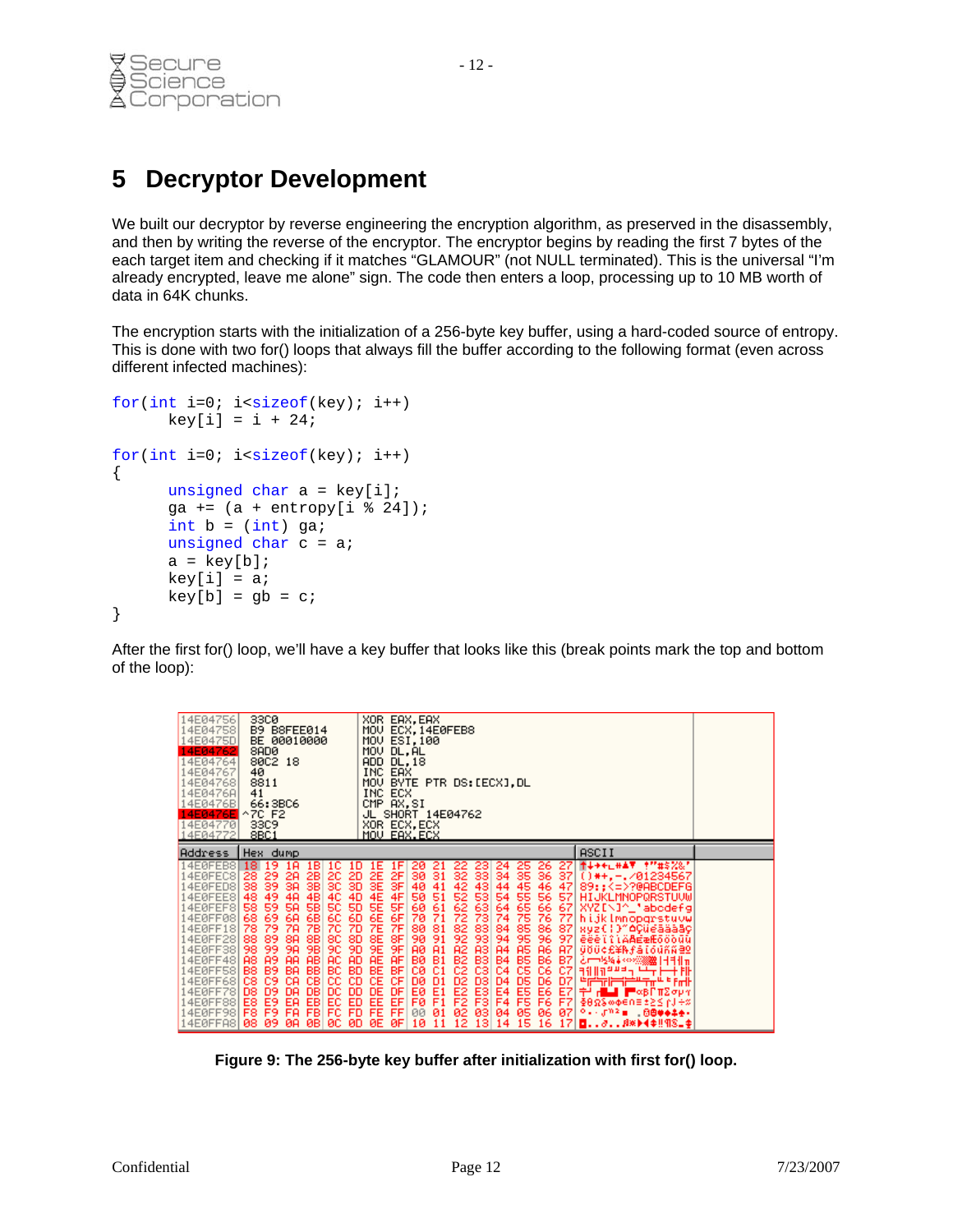

After the second for() loop, we'll have a key buffer that looks like this (break points mark the top and bottom of the loop):

| 14E04770<br>14E04772<br>14E04774<br>14E04775<br>14E04777<br>14E04778<br>14E0477A<br>14E04780<br>14E04786<br>14E04788<br>14E0478E<br>14E04795<br>14E04797<br>14E0479D<br>14E0479F<br>14E047A5<br>14E047A6<br>14E047A7<br>14E047AD | 33C9<br>8BC1<br>99<br>6A 18<br>5F<br>F7FF<br>8A99 B8FEE014<br>8A82 80F5E014<br><b>02C3</b><br>0005 A0FEE014<br>0FB605 A0FEE014<br>8AD3<br>8D80 B8FEE014<br>8A18<br>8899 B8FEE014<br>41<br>4E<br>8815 A1FEE014<br>8810                                                           | XOR ECX, ECX<br>MOV EAX, ECX<br>CDQ<br>PUSH 18<br>POP EDI<br>IDIV EDI<br>MOV BL.BYTE PTR DS:[ECX+14E0FEB8]<br>MOV AL.BYTE PTR DS:[EDX+14E0F580]<br>ADD AL, BL<br>ADD BYTE PTR DS:[14E0FEA0],AL<br>MOVZX EAX, BYTE PTR DS:[14E0FEA0]<br>MOV DL, BL<br>LEA EAX,DWORD PTR DS:[EAX+14E0FEB8]<br>MOV BL.BYTE PTR DS:[EAX]<br>MOU BYTE PTR DS: LECX+14E0FEB81, BL<br>INC ECX<br>DEC ESI<br>MOV BYTE PTR DS:[14E0FEA1],DL<br>MOV BYTE PTR DS: [EAX], DL               |                                                                                                                                                                                                                                                                                                                                                                                    |
|----------------------------------------------------------------------------------------------------------------------------------------------------------------------------------------------------------------------------------|---------------------------------------------------------------------------------------------------------------------------------------------------------------------------------------------------------------------------------------------------------------------------------|----------------------------------------------------------------------------------------------------------------------------------------------------------------------------------------------------------------------------------------------------------------------------------------------------------------------------------------------------------------------------------------------------------------------------------------------------------------|------------------------------------------------------------------------------------------------------------------------------------------------------------------------------------------------------------------------------------------------------------------------------------------------------------------------------------------------------------------------------------|
| 14E047AF<br>14E047B1<br>14E047B2                                                                                                                                                                                                 | $^{\sim}75$ C1<br>5F<br>5E                                                                                                                                                                                                                                                      | JNZ SHORT 14E04772<br>POP EDI<br>POP ESI                                                                                                                                                                                                                                                                                                                                                                                                                       |                                                                                                                                                                                                                                                                                                                                                                                    |
| Address                                                                                                                                                                                                                          | Hex dump                                                                                                                                                                                                                                                                        |                                                                                                                                                                                                                                                                                                                                                                                                                                                                | ASCII                                                                                                                                                                                                                                                                                                                                                                              |
| 14E0FED8<br>14EØFEE8<br>14EØFEF8<br>14E0FF08<br>14E0FF18 D4<br>14E0FF28 33<br>14E0FF38 D7<br>14E0FF48 58<br>14E0FF58 AB<br>14E0FF68<br>14E0FF78<br>14E0FF88 55<br>14E0FF98 4C                                                    | 14E0FEB8 C3 7D 19 20<br>14E0FEC8 AD 6D 89 E8<br>DC.<br>D3<br>72<br>35 64<br>59<br>1F<br>A3<br><b>AE</b><br>16<br>E3<br>25<br>88<br><b>EBS</b><br>5F<br><b>AR</b><br>-07<br>$\frac{13}{83}$<br><b>A7</b><br>FF<br>8D<br>F9<br>32<br>1688881<br>15<br>D8<br>CØ.<br>9F<br>10<br>45 | FE F2<br>93<br>DØ.<br>$\frac{8}{9B}$<br>8A<br>70<br><b>SC 80</b><br>41<br>A <sub>5</sub><br>05<br>6A<br>548955489554<br>5489568888888<br>F7 1E 6C<br><b>A8</b><br>86<br>3D<br>6E<br>7A<br>61<br>E5<br>47<br>14<br>46<br>22001844<br>D9<br><b>A6</b><br>1D<br>0E<br>24 28 E7<br>26 E1 B8<br>53 B9<br>53 94<br>26<br><b>AC</b><br>06<br><b>PERSON</b><br>ins981.9<br>$^{21}_{17}$<br>00<br>CB<br><b>B5</b><br>햶<br>ข้<br>$\frac{BC}{49}$<br>ØF<br>B6<br>C9<br>54 | ⊩D+ m=20ptïèwÆ-0 <br>∔mëš <sup>II</sup> \áA‡j∂Ñÿ,⊩<br>Vr5dV‡ä‰≜l&å[B≣Ω<br>_«]Bŭñbaσ=G¶(≞¦†<br>ⅡX를□■夫La EU…→94 h<br>_⊓oÇ∭∑ê#êz <b>8.∭</b> ⊹9y<br>E-NUMBOA-FQ.JOIF<br>3‼rū́a¤⁄\$(m>ü^.e\$<br>X1+9 HK 에 6& <del>약 滋</del> 리<br>%2÷A+= <** <*: ***<br>3章   H6JhF  4花0拳路  #16<br>$+f_{\star} + 0.84$ '***ro)t<br>$U$ bn 178 $\pi$ I £   43 + $\approx$ u $U$<br>9B LE®N LeKTair: golfMc |

**Figure 10: The 256-byte key buffer after initialization with second for() loop.** 

This initialization is always done before any calls to encryption or decryption functions. It is used as a read/write lookup table to further manipulate the 24 hard-coded entropy bytes, using each byte from the 4 byte WinCode value (multiple times each) as an encryption key and XOR key. This is where things begin to change between different infected machines (because the WinCode value will be different). The two involved functions are shown below, however their corresponding code in the C source code (available from the [Introduction\)](#page-2-0) is condensed into one.

```
seg000:14E047F2 ; ¦¦¦¦¦ S U B R O U T I N E ¦¦¦¦¦ 
seg000:14E047F2 
seg000:14E047F2 _encrypt proc near
seg000:14E047F2 
seq000:14E047F2 \text{ arg } 0 = dword ptr 8
seg000:14E047F2 
seg000:14E047F2 push ebx
seg000:14E047F3 mov bl, ds:ga<br>seg000:14E047F9 push [esp+arg_0]
seg000:14E047F9 push
seg000:14E047FD xor bl, byte ptr [esp+4+arg_0]<br>seg000:14E04801 call _encrypt_sub
seg000:14E04801 call
seg000:14E04806 pop ecx
seg000:14E04807 mov al, bl
```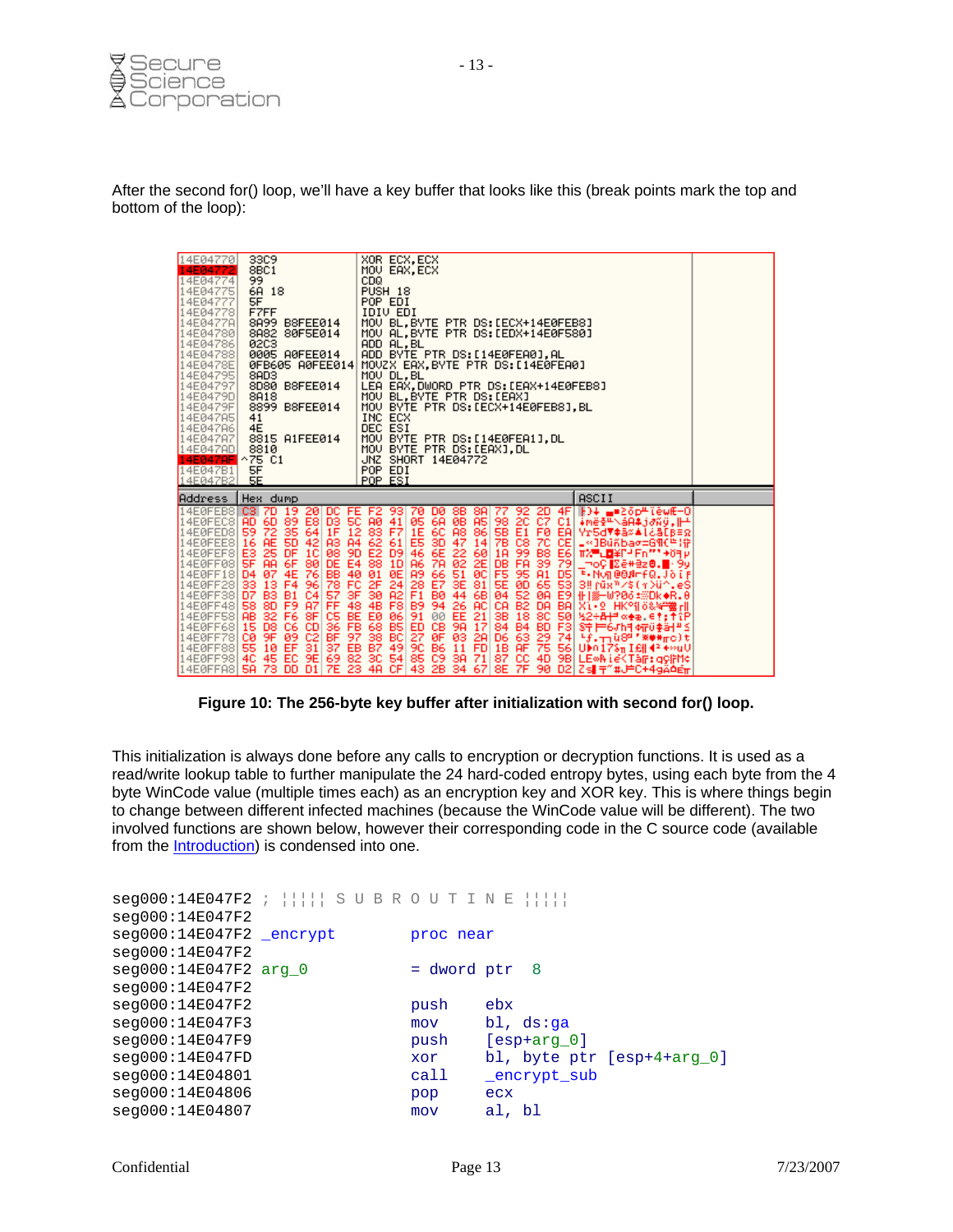

| seg000:14E04809<br>seg000:14E0480A<br>seg000:14E0480A _encrypt |                                                           | pop<br>retn<br>endp | ebx              |
|----------------------------------------------------------------|-----------------------------------------------------------|---------------------|------------------|
|                                                                | $seg000:14E047B5$ ; $      $ S U B R O U T I N E $      $ |                     |                  |
| seg000:14E047B5                                                |                                                           |                     |                  |
| seg000:14E047B5 _encrypt_sub                                   |                                                           | proc near           |                  |
| seg000:14E047B5                                                |                                                           |                     |                  |
| seg000:14E047B5 arg_0                                          |                                                           | $=$ byte ptr 4      |                  |
| seg000:14E047B5                                                |                                                           |                     |                  |
| seg000:14E047B5                                                |                                                           | movzx               | eax, [esp+arg_0] |
| seg000:14E047BA                                                |                                                           | mov                 | dl, ds:key[eax]  |
| seg000:14E047C0                                                |                                                           | mov                 | cl, $ds:ga$      |
| seg000:14E047C6                                                |                                                           | add                 | cl, dl           |
| seg000:14E047C8                                                |                                                           | movzx               | ecx, cl          |
| seg000:14E047CB                                                |                                                           | lea                 | ecx, key[ecx]    |
| seg000:14E047D1                                                |                                                           | push                | ebx              |
| seg000:14E047D2                                                |                                                           | mov                 | $bl$ , $[ecx]$   |
| seg000:14E047D4                                                |                                                           | mov                 | ds:key[eax], bl  |
| seg000:14E047DA                                                |                                                           | mov                 | [ex], d1         |
| seq000:14E047DC                                                |                                                           | mov                 | cl, dl           |
| seg000:14E047DE                                                |                                                           | add                 | cl, ds:key[eax]  |
| seg000:14E047E4                                                |                                                           | mov                 | ds:qb, dl        |
| seg000:14E047EA                                                |                                                           | mov                 | ds:qa, cl        |
| seg000:14E047F0                                                |                                                           | pop                 | ebx              |
| seg000:14E047F1                                                |                                                           | retn                |                  |
| seg000:14E047F1 _encrypt_sub                                   |                                                           | endp                |                  |

Unfortunately, we aren't done yet (but close!). After all of this, the initialization routine is called again, executing both for() loops a second time, however in this case, the entropy has been modified with WinCode. Now is when bytes at offset [ 7-end ] from the file to encrypt is sent through the same \_encrypt function, and we're done encrypting.

The "GLAMOUR" identification string is written to the beginning of the file, followed by the (now encrypted) bytes from offset [7-end], followed by the unmodified bytes at offset [0-6]. This is why, in The [Ransom Note and Deep Mystery](#page-6-0), we made the observation that the final several bytes of encrypted files (provided the source was plain text) is readable at the very end – because the first 7 bytes is exempt from encryption.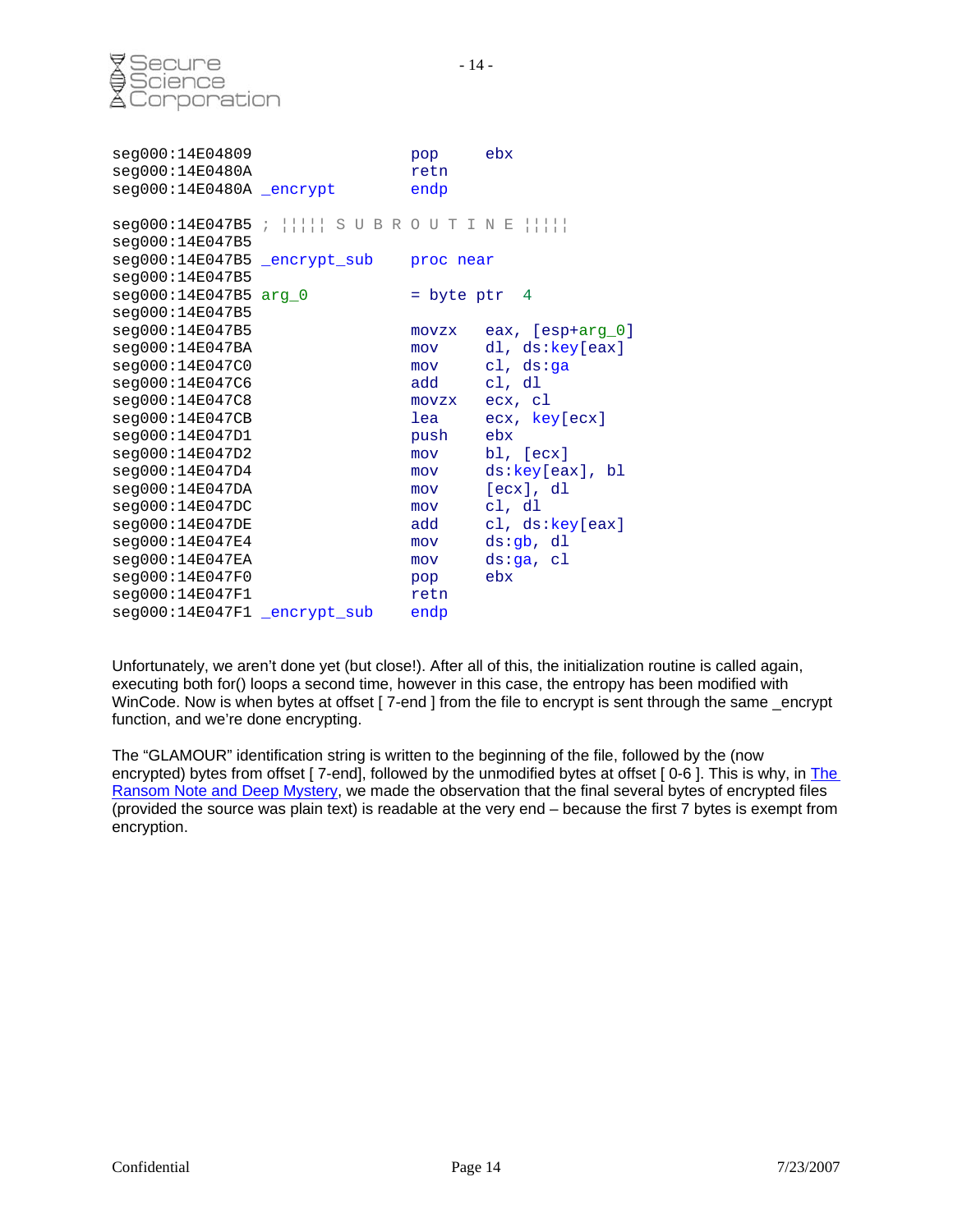## <span id="page-14-0"></span>**6 Making Your Registry l33t**

Users can protect themselves from these versions by creating a simple registry entry. If the WinCode is set to 31337, then the trojan will abort the file encrypting thread. This will have no effect on the other threads in the event that the trojan executes, but it will keep files from being encrypted. At point 2 in [Exploring the New Thread,](#page-8-0) after querying the registry for (or creating) the WinCode, it is compared with 31337.

| seg000:14E04F70 | call | _install_reg_wincode |
|-----------------|------|----------------------|
| seg000:14E04F75 | call | _install_reg_win32   |
| seg000:14E04F7A | push | 4                    |
| seg000:14E04F7C | lea  | eax, [ebp+wincode]   |
| seg000:14E04F7F | push | offset wincode buff  |
| seg000:14E04F84 | push | eax                  |
| seg000:14E04F85 | call | _format_wincode      |
| seg000:14E04F8A | add  | esp, OCh             |
| seg000:14E04F8D | cmp  | [ebp+wincode], 31337 |
| seg000:14E04F94 | ήz   | retn thread          |

The entry should be a REG\_DWORD named WinCode in the HKLM\SOFTWARE\Microsft\Windows NT\CurrentVersion location, as shown below:

|                                                                             | ab]SoftwareType            | REG SZ    | <b>SYSTEM</b>      |  |  |  |  |  |
|-----------------------------------------------------------------------------|----------------------------|-----------|--------------------|--|--|--|--|--|
|                                                                             | <mark>ቅ</mark> ]SourcePath | REG_SZ    | E:\I386            |  |  |  |  |  |
|                                                                             | be]SystemRoot              | REG SZ    | C:\WINDOWS         |  |  |  |  |  |
|                                                                             | <b>RU</b> WinCode          | REG DWORD | 0x00007a69 (31337) |  |  |  |  |  |
|                                                                             |                            |           |                    |  |  |  |  |  |
|                                                                             | Ш                          |           |                    |  |  |  |  |  |
| My Computer\HKEY_LOCAL_MACHINE\SOFTWARE\Microsoft\Windows NT\CurrentVersion |                            |           |                    |  |  |  |  |  |

**Figure 11: The encryption-halting magic WinCode.**